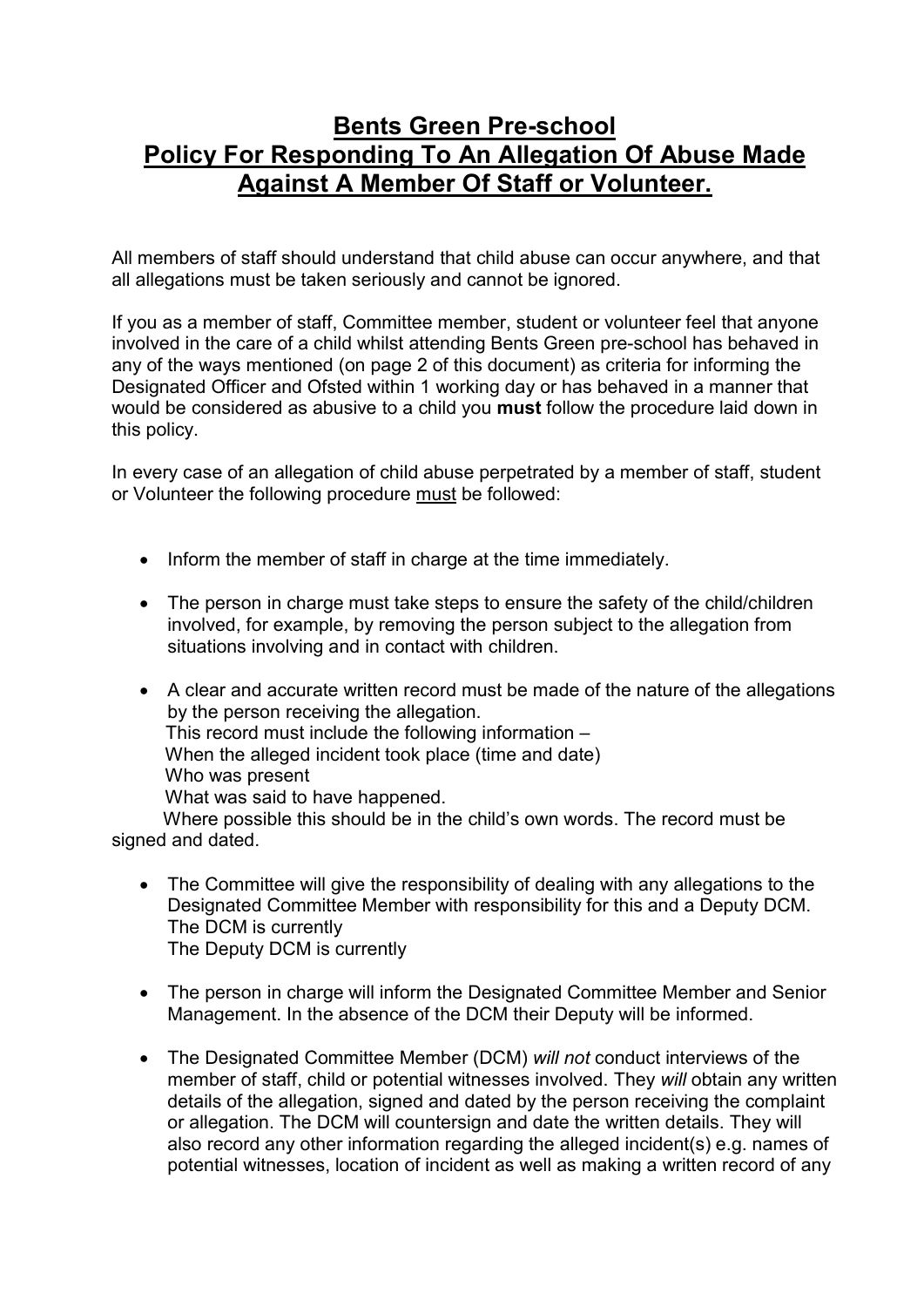discussions about the child and or member of staff, any decisions made and the reasons for those decisions.

• The person in charge will liaise with the Designated Committee Member. Ofsted and the Designated Officer (DO) will be informed. If the allegation meets any of the following criteria the DO and Ofsted should be informed within 1 working day.

The person who works with children has

- o Behaved in a way that has harmed a child, or may have harmed a child
- o Possibly committed a criminal offence against or related to a child
- o Behaved in a way towards a child or children that indicates s/he is unsuitable to work with children
- o Caused concerns to arise about their behaviour with regard to his/her own children
- o Caused concerns to arise about the behaviour in the private or community life of a partner, member of the family or other household member
- The DO for Sheffield effectively means contacting the Safeguarding Advisory **Service**
- If a concern or allegation requiring immediate attention is received outside office hours the DCM should consult straight away with the children's social care emergency duty team or local police and also ensure the DO and Ofsted are informed the next working day.
- Where the person subject to the allegation is also involved in working with vulnerable adults in either a paid or voluntary capacity consideration needs to be given to the possible need to alert those who manage her/him in that role.
- Following advice from Ofsted and the DO the Committee and member of staff in charge must follow the appropriate disciplinary procedures. A decision must be made whether the member of staff should be suspended or removed from work with children pending a full investigation.
- The Committee and person in charge must also consider whether the person subject to the allegations of abuse has contact with children in other settings and whether these agencies need to be informed.
- Any incident alleged should be reviewed internally with a purpose not to judge the person subject to allegation, but to review organisational practice and to prevent further incidents.
- All internal investigations should take place following the completion of any external investigations.
- Pre-school practice must ensure that every effort is made to maintain confidentiality regarding any allegation.